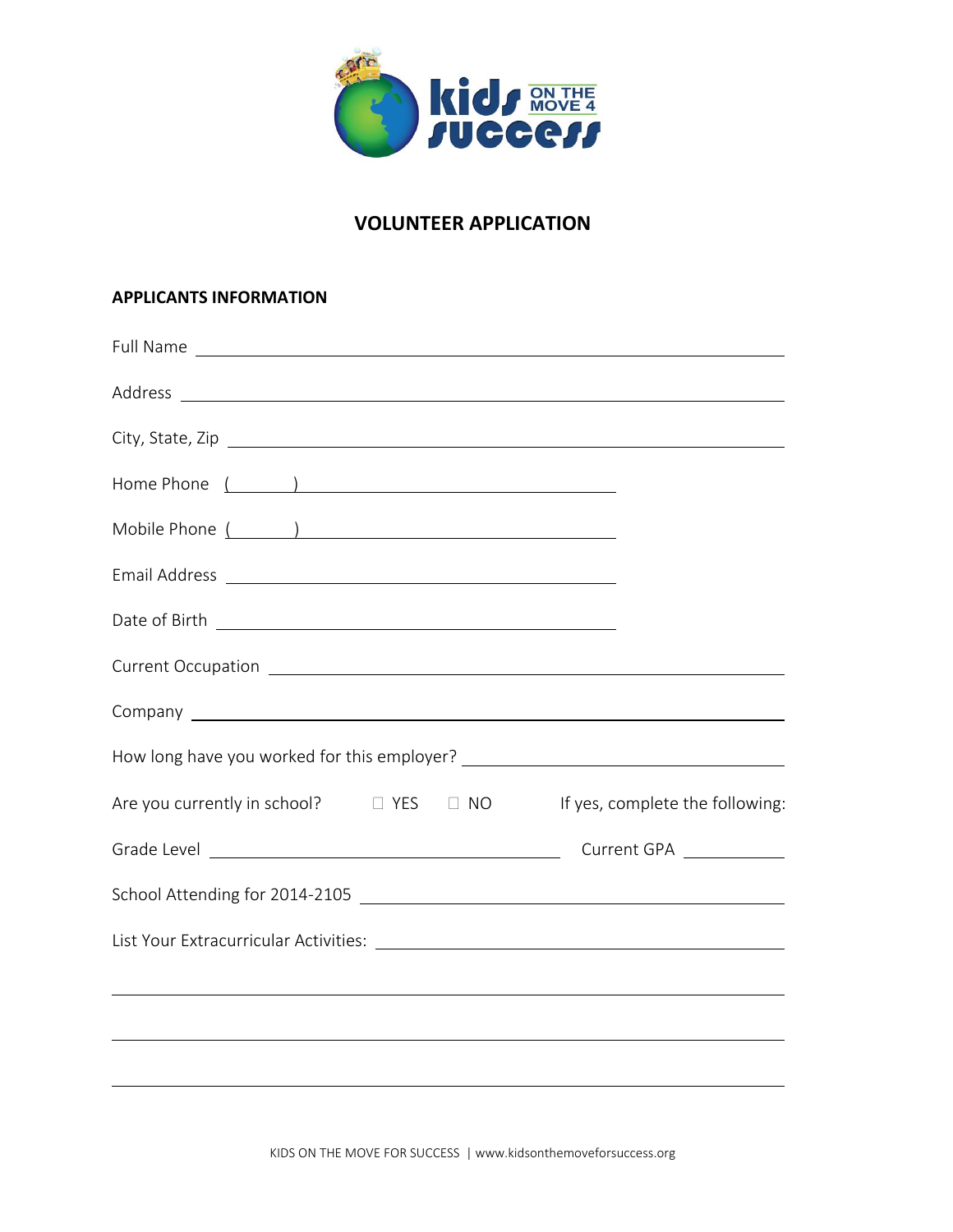

|                  | List Any Community Service you participate in: _________________________________ |            |                                          |  |
|------------------|----------------------------------------------------------------------------------|------------|------------------------------------------|--|
|                  |                                                                                  |            |                                          |  |
|                  | ,我们也不能在这里的时候,我们也不能在这里的时候,我们也不能会在这里的时候,我们也不能会在这里的时候,我们也不能会在这里的时候,我们也不能会在这里的时候,我们也 |            |                                          |  |
|                  |                                                                                  |            |                                          |  |
|                  |                                                                                  |            |                                          |  |
|                  | What is your race?                                                               | home?      | What language do you speak most often at |  |
| $\mathbf{L}$     | Asian American or Pacific Islander                                               |            |                                          |  |
| $\Box$           | <b>Black or African American</b>                                                 | $\Box$     | English                                  |  |
| $\Box$           | Hispanic, Latin or Mexican American                                              | $\Box$     | Spanish                                  |  |
| $\mathbf{L}$     | Native American or American Indian                                               | $\Box$     | French                                   |  |
| $\Box$           | White, Caucasian or European<br>American                                         | $\Box$     |                                          |  |
| $\Box$           | Multiracial or Multiple Heritage                                                 |            |                                          |  |
|                  |                                                                                  |            | List other languages you speak fluently: |  |
|                  | Applicants T-Shirt Size:                                                         |            |                                          |  |
|                  |                                                                                  |            |                                          |  |
| $\Box$           | Adult Small                                                                      |            |                                          |  |
| $\Box$<br>$\Box$ | Adult Medium<br>Adult Large                                                      |            |                                          |  |
| $\Box$           | Adult Extra Large                                                                |            |                                          |  |
|                  |                                                                                  |            |                                          |  |
|                  | Have you worked with children before?                                            | $\Box$ YES | $\Box$ NO                                |  |
|                  |                                                                                  |            |                                          |  |
|                  |                                                                                  |            |                                          |  |
|                  |                                                                                  |            |                                          |  |
|                  |                                                                                  |            |                                          |  |
|                  |                                                                                  |            |                                          |  |
|                  | What is your availability? (List days of the week and times) ___________________ |            |                                          |  |
|                  |                                                                                  |            |                                          |  |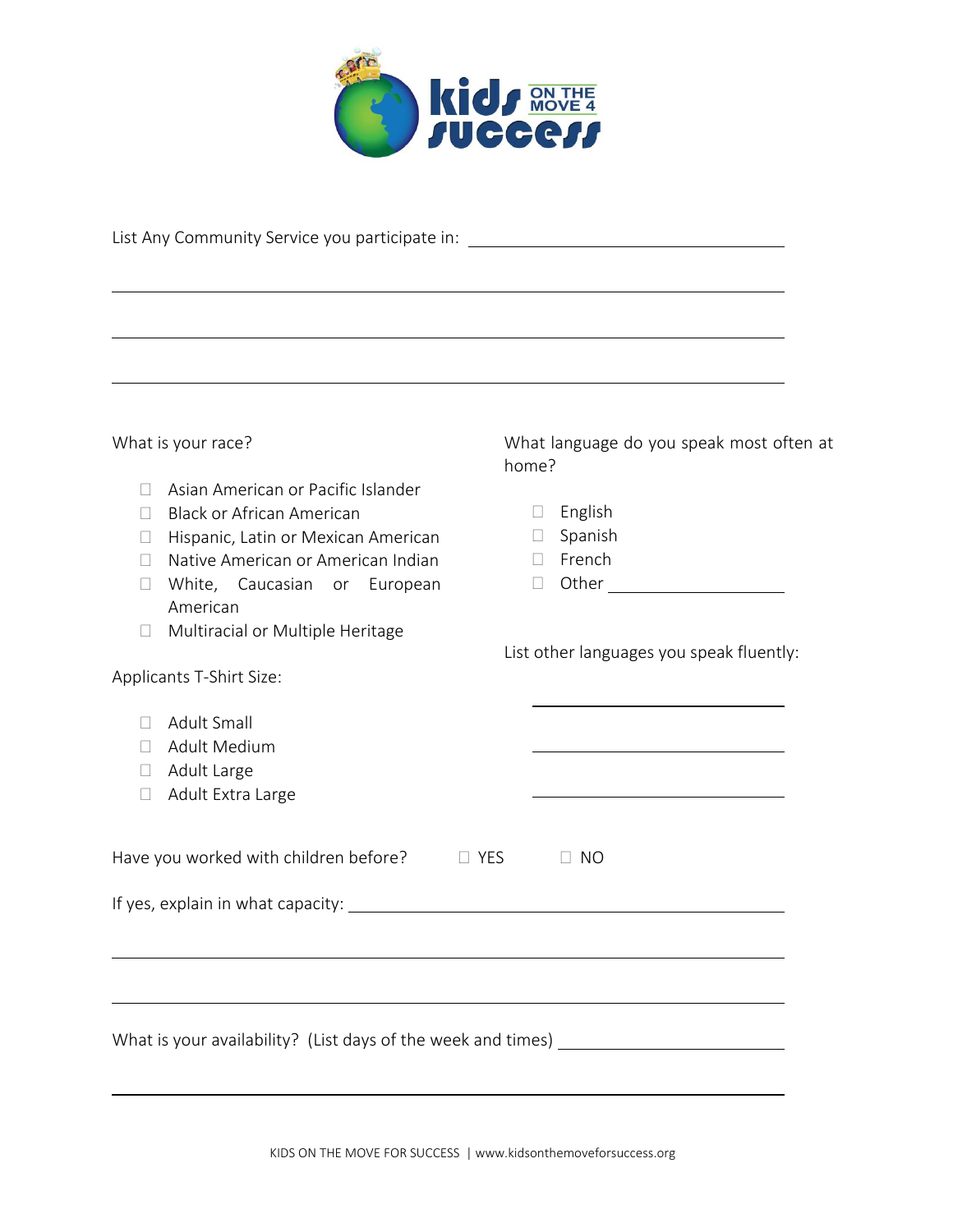

| Do you have a valid drivers license?                           | $\Box$ YES | $\Box$ NO |
|----------------------------------------------------------------|------------|-----------|
| Has your drivers license ever been suspended or revoked?       | $\Box$ YES | $\Box$ NO |
| Have you ever been charged with a DUI?                         | $\Box$ YES | $\Box$ NO |
| Do you own a motor vehicle?                                    | $\Box$ YES | $\Box$ NO |
| If yes, do you have valid auto insurance?                      | $\Box$ YES | $\Box$ NO |
| Have you ever been charged or convicted of a criminal offense? | $\Box$ YES | $\Box$ NO |
|                                                                |            |           |
|                                                                |            |           |
|                                                                |            |           |
|                                                                |            |           |
|                                                                |            |           |
|                                                                |            |           |
| Do you use illegal drugs?                                      | $\Box$ YES | $\Box$ NO |
| Have you ever been charged with child abuse or neglect?        | $\Box$ YES | $\Box$ NO |
|                                                                |            |           |
|                                                                |            |           |
|                                                                |            |           |
|                                                                |            |           |
|                                                                |            |           |
|                                                                |            |           |
|                                                                |            |           |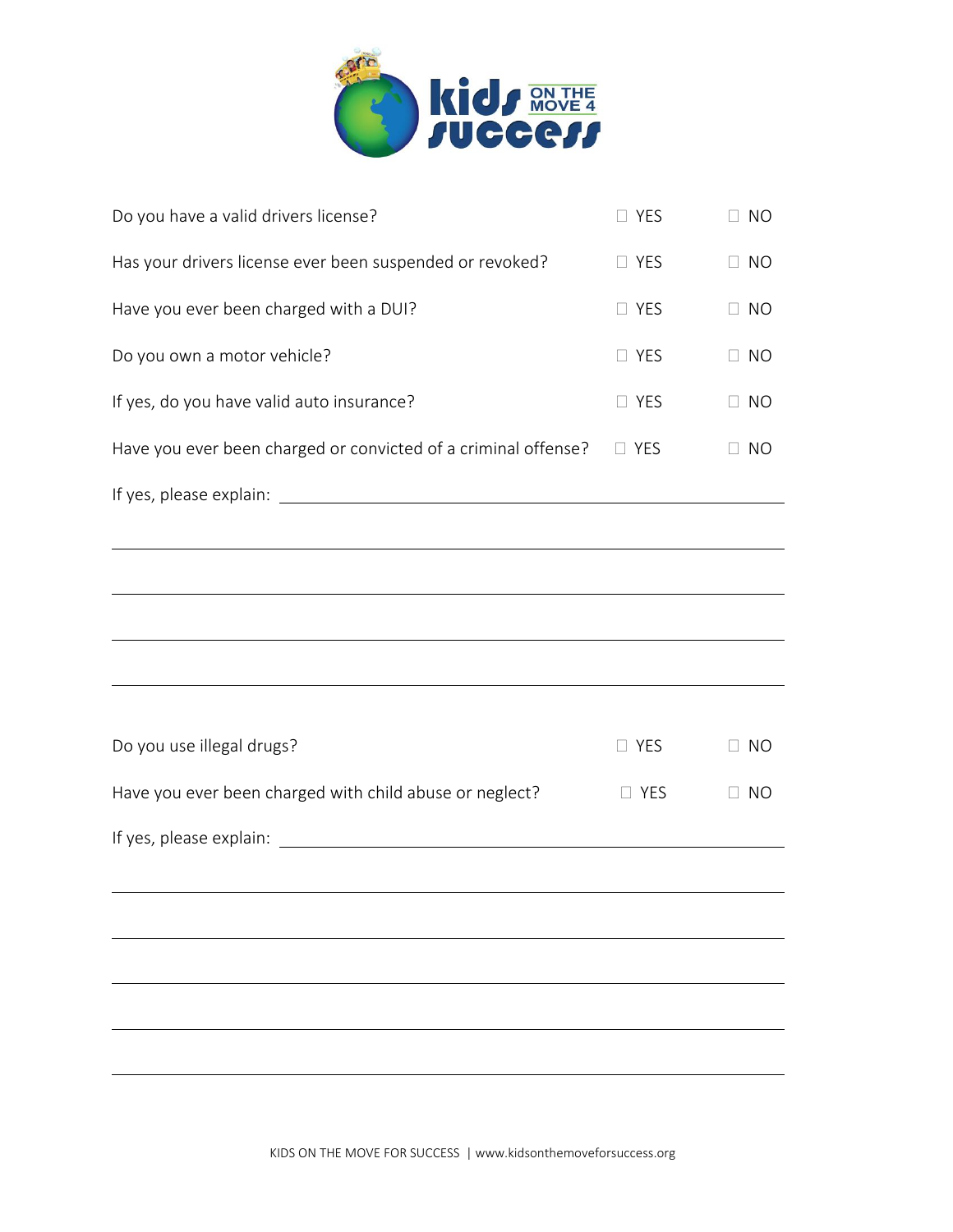

#### **PERSONAL REFERNECES**

| REFERENCE #1                                                                                                                                                                                                                   |  |
|--------------------------------------------------------------------------------------------------------------------------------------------------------------------------------------------------------------------------------|--|
| Full Name Lawrence and the second contract of the second contract of the second contract of the second contract of the second contract of the second contract of the second contract of the second contract of the second cont |  |
| Primary Phone ( )                                                                                                                                                                                                              |  |
|                                                                                                                                                                                                                                |  |
| REFERENCE #2                                                                                                                                                                                                                   |  |
|                                                                                                                                                                                                                                |  |
|                                                                                                                                                                                                                                |  |
|                                                                                                                                                                                                                                |  |
| REFERENCE #3                                                                                                                                                                                                                   |  |
|                                                                                                                                                                                                                                |  |
| Primary Phone ( )                                                                                                                                                                                                              |  |
|                                                                                                                                                                                                                                |  |
| <b>ADDITIONAL INFORMATION</b>                                                                                                                                                                                                  |  |
| <b>EMERGENCY CONTACT</b>                                                                                                                                                                                                       |  |
| Full Name Late and the second state of the second state of the second state of the second state of the second state of the second state of the second state of the second state of the second state of the second state of the |  |
| Primary Phone (1999) (1999) (1999) (1999) (1999) (1999) (1999) (1999) (1999) (1999) (1999) (1999) (1999) (199                                                                                                                  |  |
|                                                                                                                                                                                                                                |  |

KIDS ON THE MOVE FOR SUCCESS | www.kidsonthemoveforsuccess.org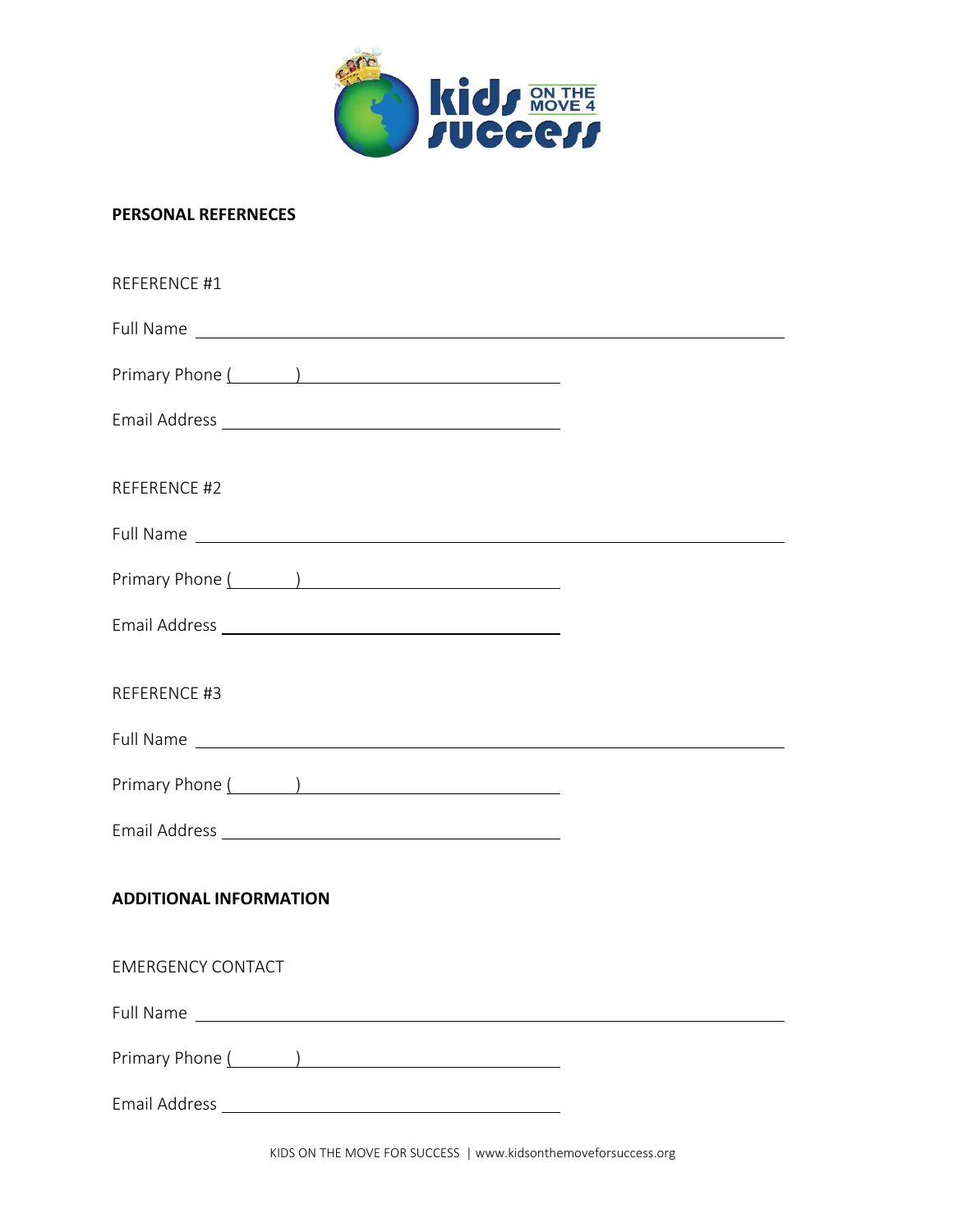

Please tell us any additional information about you that you think we should know: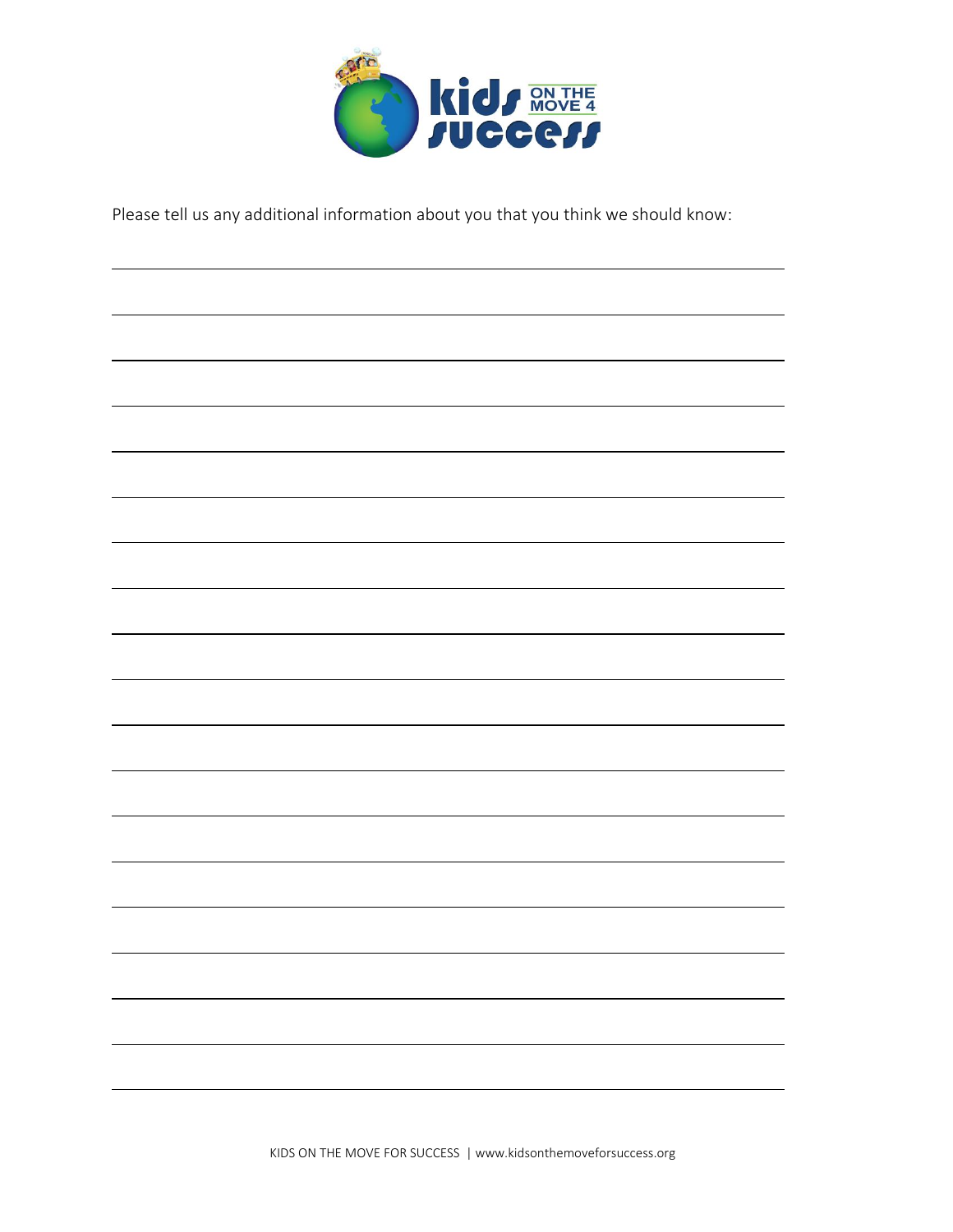

#### **SIGNATURE OF APPLICANT**

By submitting this form you hereby agree to the terms of our Media Release Form. You further acknowledge that you have read and submitted signed copies of these forms and all other statements required to submit this application. Submission of this application authorizes Kids on the Move for Success, Inc. to verify any and/or all of the information you have provided. You hereby certify that the information provided is true and correct to the best of your knowledge. Dated this  $\frac{1}{2}$  day of  $\frac{1}{2}$  20  $\frac{1}{2}$ .

Signature of Applicant

Print Full Legal Name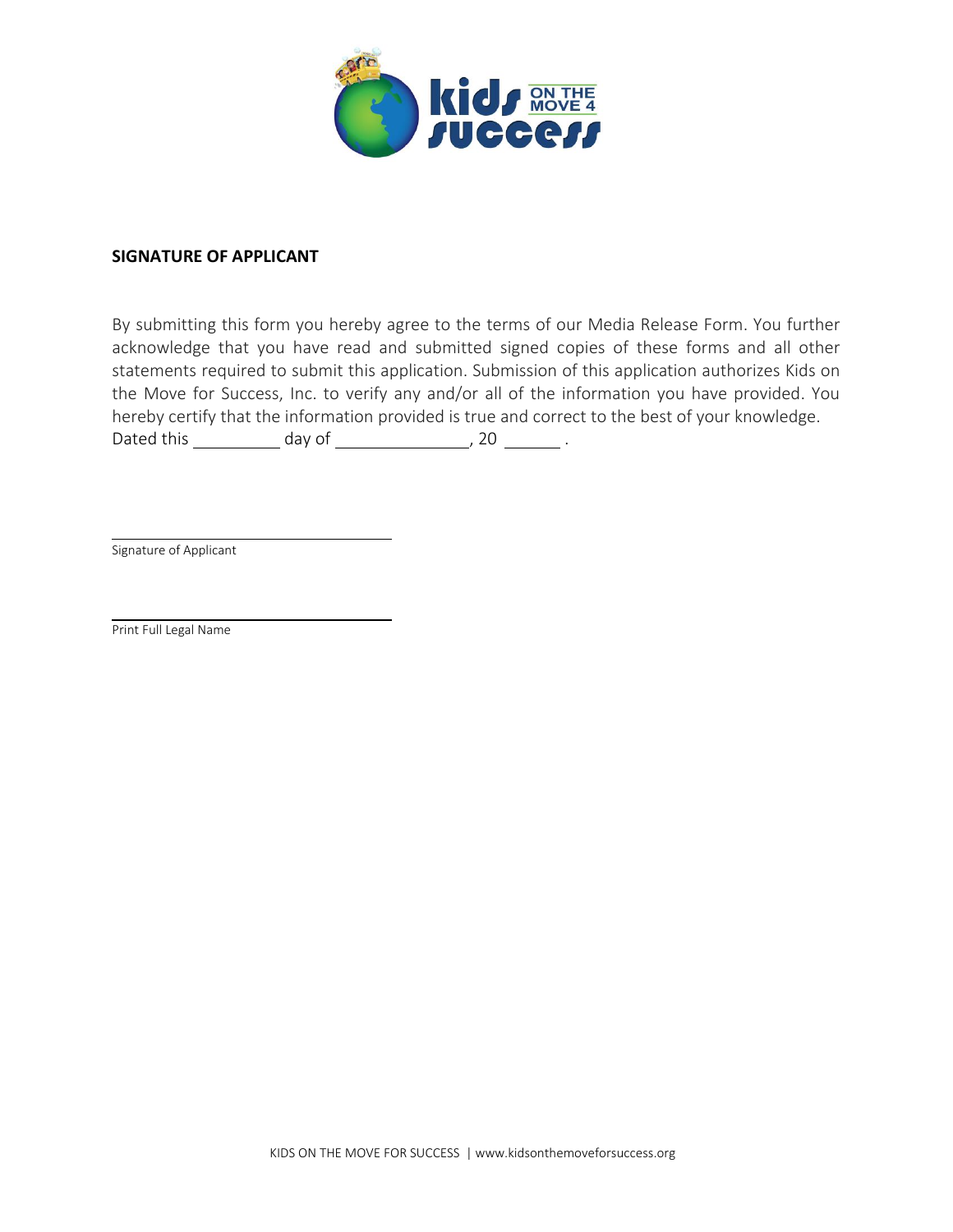

## **MEDIA RELEASE FORM**

Be it hereby known that I, the same state of the set of the set of the set of the set of the set of the set of the set of the set of the set of the set of the set of the set of the set of the set of the set of the set of t do hereby give, consent, and forever grant to Kids on the Move for Success and/or Antoinette Tuff LLC ("Assignee"), its representatives, licensees, marketers, and any other related parties or publishers of its promotional materials and their successors and assigns, the right to use, publish and copyright my picture, portrait or likeness, in photo, video and film format, in whole or part, including alterations, modifications, derivations, and composite thereof, in CDs, films, advertising and similar such promotions and renditions throughout the world. This right shall include the right to combine my likeness with others and to alter my likeness by digital or other means.

I further release all rights that I, or my heirs might have now and/or in the future to all or part of the said production, including but not limited to the publishing, printing, development, editing, and use in newspapers and other forms of printed media, social media, broadcasting, cablecasting, webcasting, podcasting, video on demand, or any other public or private presentation or screening purposes by developed or designed by the Assignee or its successors and assigns.

I also hereby release the Assignee and such other parties from any obligation to make any payment hereunder or from any other liability incurred in connection with the use of any of the materials described above. I knowingly and willingly waive any and all rights or entitlements, including payments for my appearance or for the subsequent distribution of the products related to this program.

Releaser hereby acknowledges his/her full and complete satisfaction with the terms of this Release.

Dated this  $\qquad \qquad$  day of  $\qquad \qquad$  , 20  $\qquad \qquad$  .

Signature of Releaser **Address** Address

Print Full Legal Name City, State & Zip Code

Email Address **Phone Number** 

 $($   $)$